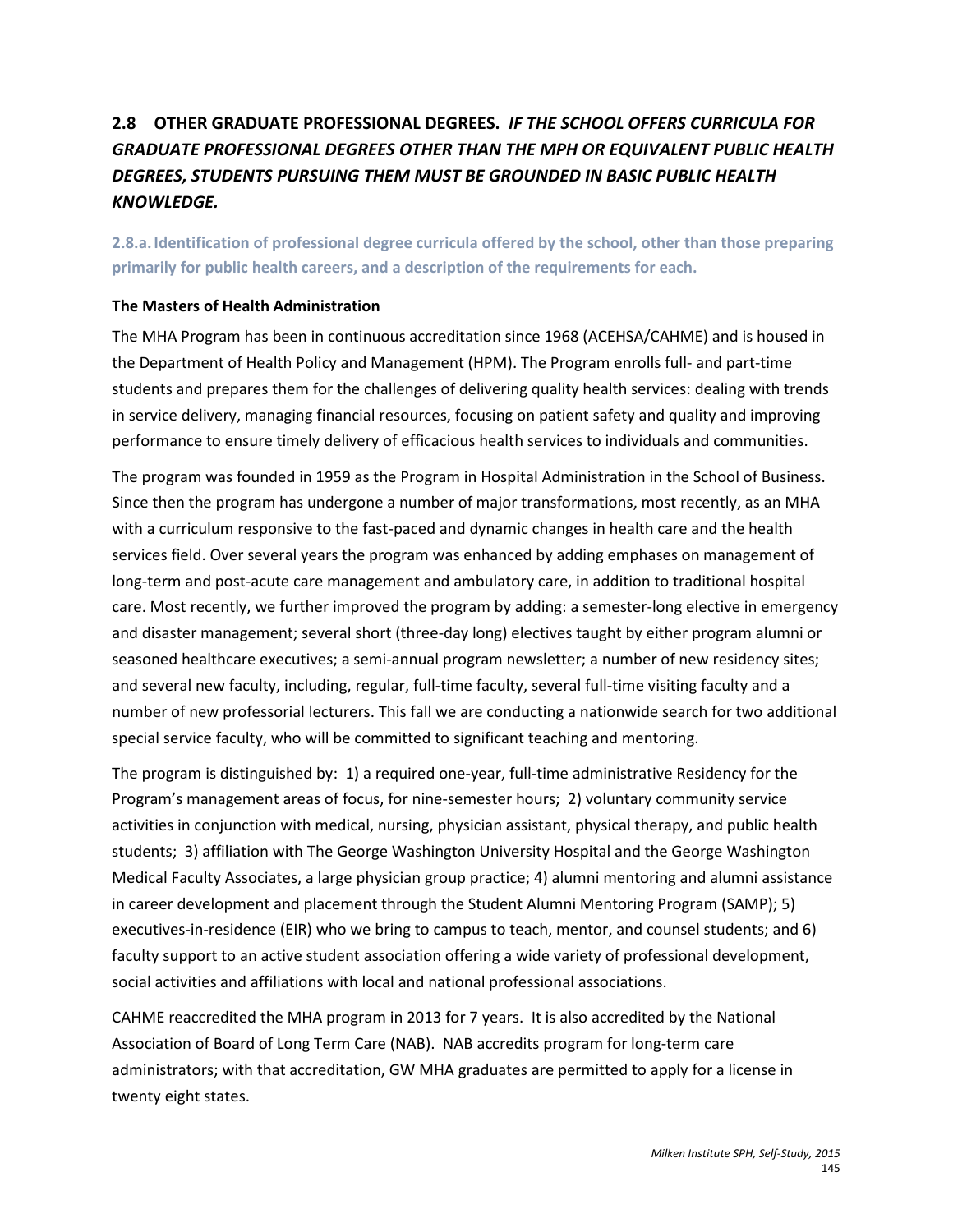The MHA is a 50-credit program. The curricular requirements are shown in the table below. Students also enroll in between 10 and 16 credits of pre-approved electives, depending on if they choose the Internship or Residency option for field experience.

| <b>Required Courses (31 credits)</b>     |                |                                                                              |
|------------------------------------------|----------------|------------------------------------------------------------------------------|
| Course                                   | <b>Credits</b> | <b>Title</b>                                                                 |
| <b>HSML 6202</b>                         | 2              | Introduction to the US Health Care System                                    |
| <b>HSML 6203</b>                         | 2              | Introduction to Health Management                                            |
| <b>HSML 6204</b>                         | $\overline{2}$ | Quality and Performance Improvement                                          |
| <b>HSML 6206</b>                         | 3              | Quantitative Methods and Epidemiology in Health Services                     |
| <b>HSML 6207</b>                         | $\overline{2}$ | <b>Health Services Information Applications</b>                              |
| <b>HSML 6208</b>                         | $\overline{2}$ | <b>Medical Informatics</b>                                                   |
| <b>HSML 6209</b>                         | $\overline{2}$ | <b>Health Services Finance</b>                                               |
| <b>HSML 6210</b>                         | $\overline{2}$ | <b>Health Services Financial Applications</b>                                |
| <b>HSML 6211</b>                         | $\overline{2}$ | <b>Health Economics</b>                                                      |
| <b>HSML 6212</b>                         | $\overline{2}$ | <b>Community Health Management Advocacy</b>                                  |
| <b>HSML 6213</b>                         | $\overline{2}$ | <b>Health Services Marketing and Planning</b>                                |
| <b>HSML 6215</b>                         | $\overline{2}$ | <b>Health Law for Managers</b>                                               |
| <b>HSML 6216</b>                         | $\overline{2}$ | Human Resources Management and Organizational Behavior                       |
| <b>HSML 6218</b>                         | $\overline{2}$ | Seminar in Health Services Management and Leadership                         |
| PubH 6004                                | $\overline{2}$ | Environmental and Occupational Health in a Sustainable World                 |
|                                          |                |                                                                              |
| <b>Field Experience (3 or 9 Credits)</b> |                |                                                                              |
| HSML 6273-6275                           | 9              | Residency Focus Area Options: Acute and Ambulatory Care Management;          |
|                                          |                | Post-acute Care Management (including Long Term Care)                        |
| <b>HSML 6271</b>                         | 3              | Internship Focus Area Options: Information Systems and Financial Management; |
|                                          |                | Operations management; Strategic Management and Policy                       |

**Table 2.8.a.: MHA Required Curriculum**

**2.8.b.Identification of the manner in which these curricula assure that students acquire a public health orientation. If this means is common across these other professional degree programs, it need be described only once. If it varies by program, sufficient information must be provided to assess compliance by each program.**

In response to the CEPH site visit in 2007, the MHA requirements relative to the public health core were revised and strengthened. Within the 50-credit graduation requirement, we have three additional requirements:

- A two-credit environmental health course PUBH 6004, Environmental and Occupational Health in a Sustainable World. This core course is taught by our EOH faculty for all of our master's students.
- Quantitative Methods and Epidemiology in Health Services, HSML 6206. The course content was reviewed with and approved by faculty from the Department of Epidemiology and Biostatistics.
- Community Health Management and Advocacy, HSML 6212. This course was developed collaboratively with the Department of Prevention and Community Health.
- The two new courses that we added (HSML 6206 and 6212) were approved by the School's Curriculum Committee as meeting identified competencies in the core areas.